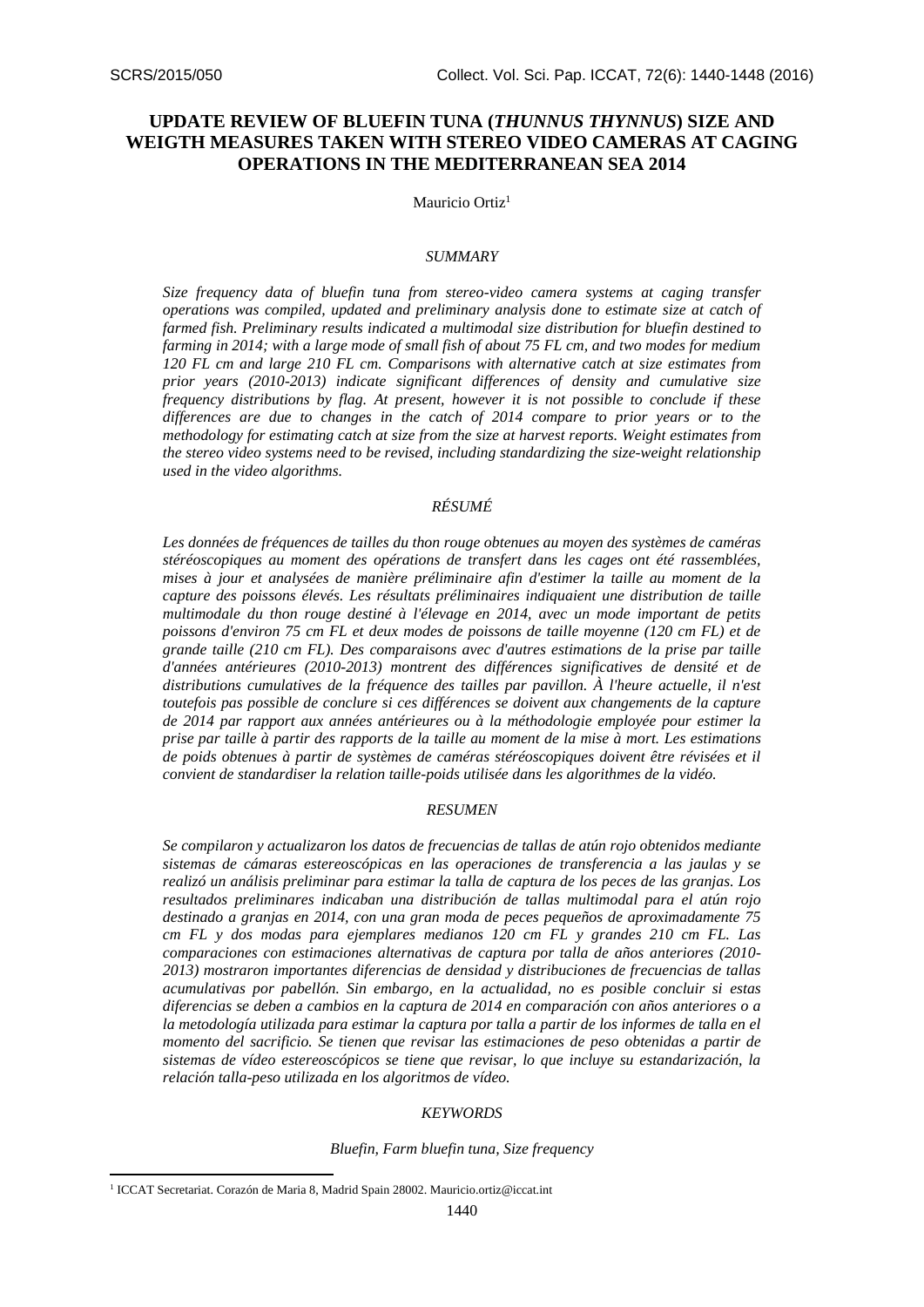# **1. Introduction**

Farming operations has become one of the major destinations of most of eastern bluefin tuna catches in the latest decade. Based on the catches by purse-seine fleets, about 60% of the annual catch is destined to farms in the Mediterranean Sea. Because of the logistics of the fishing operation and transfers of live fish into the cages at farms, there has been limited information on the size and age distribution of caught wild bluefin recently. This has substantially increased the uncertainty in recent stock status evaluations (Anon. 2013). The SCRS had recommended exploring and implementing alternative methods for sizing the catches of bluefin tuna destined to farming operations. After several trials, research between scientist, government authorities and bluefin tuna farms have reached a point for implementing protocols with Stereo-video cameras at transfers between holding pens and farm cages for recording passing bluefin fish [\(http://www.aq1systems.com/farming/13510002\)](http://www.aq1systems.com/farming/13510002). With the assistance of specialized software, the video recordings allow to count and measure fish and using conversion factors, estimate the weight of individual fish.

In 2014 several CPCs began submitting data collected from the Stereo Video camera systems to the Secretariat, this document is a preliminary analysis of size and weight measures collected and submitted as of February 2015 for the 2014 calendar year. The primary objective of this analysis is to consolidate, review and standardized the available information into a single database. Afterwards, and following recommendations from the SCRS, analyses were conducted to estimate size frequency at catch and compare these results with alternative estimates.

# **2. Data**

The Secretariat received size and weight estimates at caging of bluefin tuna from stereo video camera systems from four CPCs: EU\_Malta, EU\_Spain, EU\_Croatia and Turkey (**Table 1**). The data has been submitted in different formats; usually including a general report with date of recording, species, site (farm ID), vessel associated and files names. Some reports also include names of calibration files, and model formula to estimate weight. Summary statistics include average size (m) and weight (kg), minimum and maximum value, standard deviation, coefficient of variance and sample size. Individual fish measures include the size, estimated weight, error percent of FL, caudal fork, and nose measures, frame and video file name. However, not all CPCs provided complete detailed information. In some instances, the individual reports include only size and weight. Information on the calibration procedures, estimation of the error measure or any other diagnostic of measurements by the system have not been yet provided to the Secretariat.

In total 17,162 observations were available with sizes (FL m) and weights (RW kg). These represent at least 52 different caging operations realized between 29 April and 21 October 2014. The data correspond to at least 10 different farms (not all records provide farm site) **(Figure 1**). Overall bluefin tuna size ranges from 73 to 303 cm FL, size distribution of all data shows a multimodal distribution, with peaks at 75, 120, and 210 cm FL (**Figure 2**).

As indicated before, weights were estimated by the software program using a conversion factor provided by the user. In most cases the current size weight relationship adopted by the SCRS were applied, but not in all cases (**Figure 3**). In fact, some CPCs used a different size-weight relationship among their farms. Few outlier sizeweight observations were also identified (**Figure 3**). At least 10 different tuna farms were identified. By CPC, EU\_Croatia reported from 2 farms, EU\_Malta 4 farms, EU\_Spain from 3 farms, and Turkey at least 2 farms; although farm ID was missing from several observations from Turkey.

# **3. Methods**

Preliminary analysis were done with the size data by CPC level and then estimating size frequency distributions to compare with previous estimates of size at catch distribution of purse-seine operations for the same CPCs, that were estimated from the size distributions at the harvest operations (Ortiz et al. 2015).

**Figure 4** shows the size distribution (FL) and histograms by Flag of the stereo camera caging operations. Clearly, small bluefin were reported by caging operations from EU\_Croatia, with fish ranging from 73 cm to 150 cm, but strong left-skew towards small fish with a high peak around 75 FL cm. By comparison EU\_Malta and Turkey show a size catch of larger fish, with a bimodal distribution shape and peaks at 110 cm and 210 cm FL. Instead EU\_Spain show a unimodal size distribution with peak at 210 cm FL and catches of mostly large fish ranging from 109 to 277 cm FL. Density and cumulative density plots show also the different size at catch distributions by Flag (**Figure 4**). There were also noticed differences in the size distribution of the catch by month (**Figure 5**).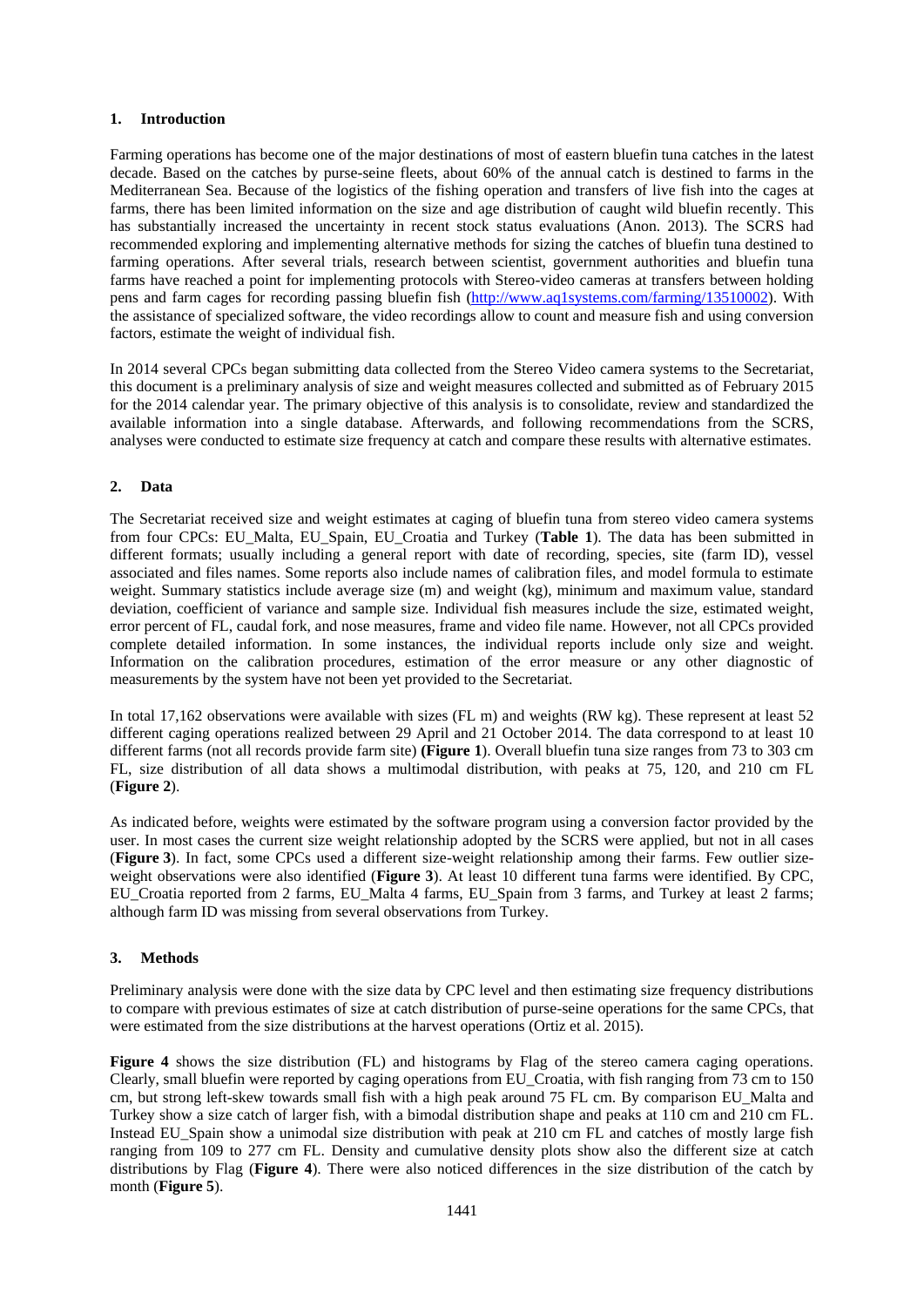# **4. Results and discussion**

The Stereo Video size data represent only a subset of the whole caging operations in 2014. It reported 17,162 fish from 49 different caging operations and at least 10 farms, with sampling size within operation varying from 40 up to 1330 fish measured with a median of 297 fish sized per operation. For comparison and based on the e-BCD database (as of August 2014), it is estimated that at least 48,800 fish have been caught by purse seine operations from these CPCs in 99 fishing operations.

From the summary reports submitted with the stereo video data, it is concluded that the measured fish are a subset of the total count fish in each video of the caging operation. When the number of fish counted was provided, the percent of measured fish is about 20% of the total fish in the video file recorded. Communications from the operators of the video recording indicated that every other 5<sup>th</sup> fish that shows in the screen is measured, assuring a randomly selected sample that should represents the size frequency of the whole catch.

Comparison of the size frequency distributions from Stereo video systems were done against the estimated size frequency distribution at catch from the Farms Harvest reports previously presented (Ortiz et al. 2015). The ideal comparison would be same year catch and same farm/Flag, however from the Harvest reports the latest catches are from 2013, while the Stereo video measures are all from 2014. Density and cumulative density size frequencies were then compared by Flag using an average of the 2010-2013 data from the Harvest reports versus the 2014 Stereo video measures (**Figure 6**). There are differences in the density and cumulative density plots by Flag. For EU\_Croatia the 2014 size distribution of catch is for smaller fish than the average of 2010-2013 years. Similarly for EU\_Spain the 2014 size distribution is unimodal of large size fish, while the 2010-2013 average shows a bimodal distribution, with catches of smaller bluefin (110- 150 cm). In the case of EU Malta, both distributions show the bimodal type distribution, but 2014 catches show a lower size for the larger fish peak and much lower proportions of fish over 250 FL cm compare to the averages of 2010-2013. In the case of Turkey, there also differences in the size frequency distributions showing overall smaller fish being caught in 2014 compared to the 2010-2013 averages. In a single case, with the EU\_Spain data, comparison of the catch at size estimated from the Harvest of 2013 against the 2014 stereo video camera catch at size showed more similar trends (**Figure 7**).

The results indicate substantial differences in the size distributions of bluefin catch by Flag. These differences can be due to; a) the size frequency estimates are different for the two methods, the Stereo video system and the back-estimation from the Farm Harvesting reports, or b) actual catch at size differences between 2014 and prior years. However it can be also possible a combination of both factors. Unfortunately same year data is not yet available from both methods, if farms Harvest reports continue, likely in a near future it will be possible to repeat the comparison with same year catch. Overall size frequency estimates from the Stereo video system are shift to the left compare to Harvest report estimates, (e.g. smaller sizes) but with the exception for the EU\_Spain data. The margin of error reported from the Stereo video system is relative small, less or equal to 5%, however no details were provided on how this error was estimated, and or calibration procedures from the Stereo camera system. No comparisons were done with weight estimates, as they are directly from a size dependent formula defined by the user in the stereo video system. Nevertheless it is important to standardize what formulations should be used, including the recently update size-weight relationships for bluefin tuna by month for higher precision in the estimates. In some of the stereo video reports it was indicated significant differences (above 10%) between the total weight estimated from the Stereo video recording and the values reported in the e-BCD, in all cases indicating greater total catch in weight to the values reported in the eBCDs.

# **Literature Cited**

- Anon., 2013. SCRS/2012/015. Report of the 2012 Bluefin tuna stock assessment session. Madrid, Spain September 4 to 11, 2012. Collect. Vol. Sci. Pap. ICCAT 69(1): 199-203.
- Ortiz M., Justel-Rubio A. and Gallego J.L., 2015. SCRS/2014/040. Review and analysis of farm harvested size frequency samples of eastern bluefin tuna (*Thunnus thynnus*). Collect. Vol. Sci. Pap. ICCAT 71(2): 1018:1035.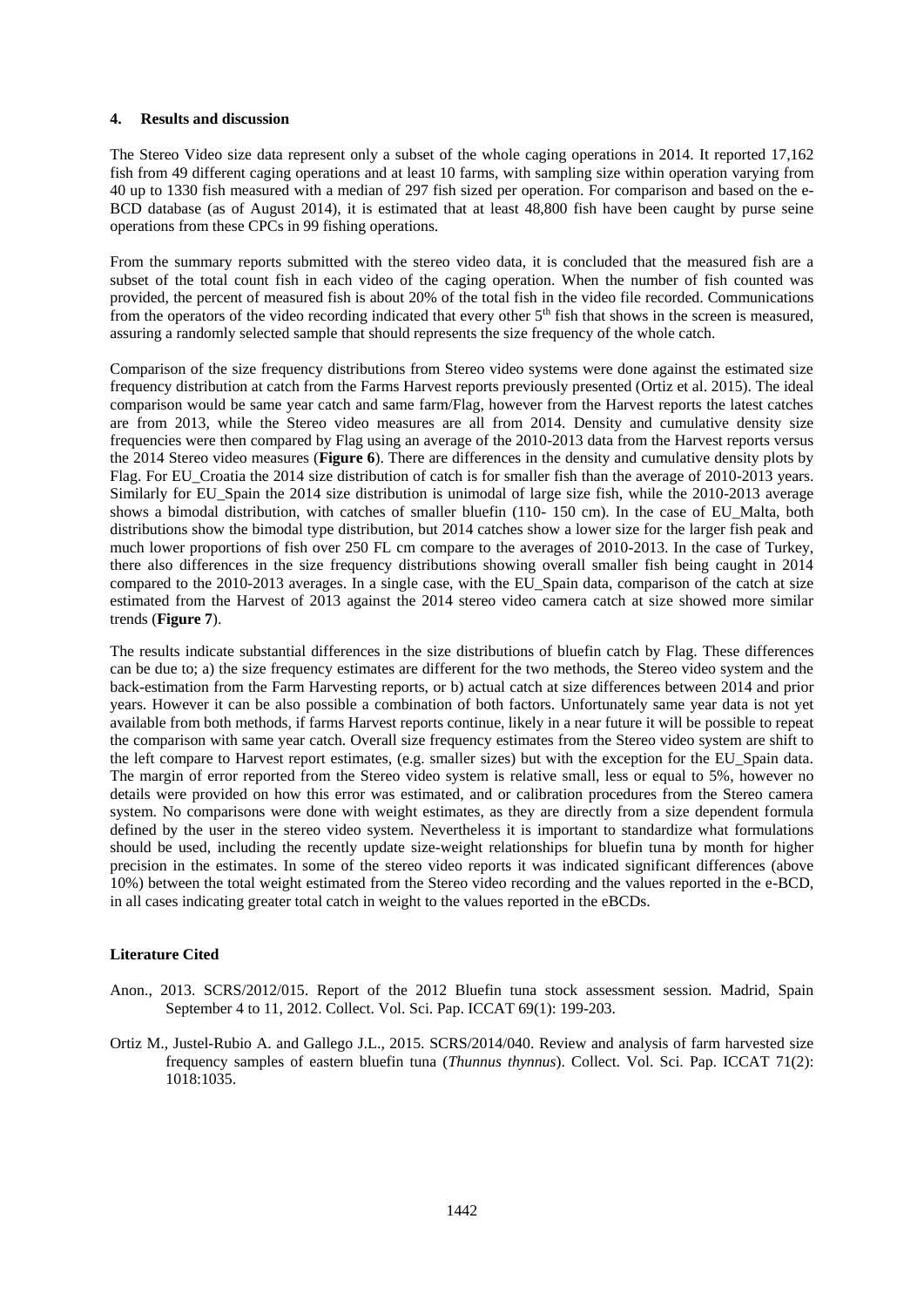| <b>CPC</b>   | <b>Farm ID</b> | Apr | May | Jun   | Jul  | Aug  | Oct |
|--------------|----------------|-----|-----|-------|------|------|-----|
| EU Croatia   | ATEU0HRV00003  |     |     | 2233  |      |      |     |
|              | ATEU0HRV00006  |     |     | 1745  |      |      |     |
| EU Malta     | ATEU1MLT00001  |     |     | 1071  | 943  |      |     |
|              | ATEU1MLT00003  |     |     | 795   | 624  |      | 232 |
|              | ATEU1MLT00004  |     |     | 804   | 210  |      |     |
|              | ATEU1MLT00008  |     |     |       | 198  | 1342 |     |
| EU_Spain     | ATEU1ESP00001  |     |     | 1388  |      |      |     |
|              | ATEU1ESP00004  | 75  | 573 |       |      |      |     |
|              | ATEU1ESP00005  |     |     | 2062  |      |      |     |
| Turkey       |                |     |     |       | 1857 | 200  |     |
|              | AT001TUR00011  |     |     |       | 810  |      |     |
| <b>Total</b> |                | 75  | 573 | 10098 | 4642 | 1542 | 232 |

**Table 1**. Summary of bluefin tuna measures (size and weight) from stereo video camera systems submitted in 2014 by flag, farm ID and month.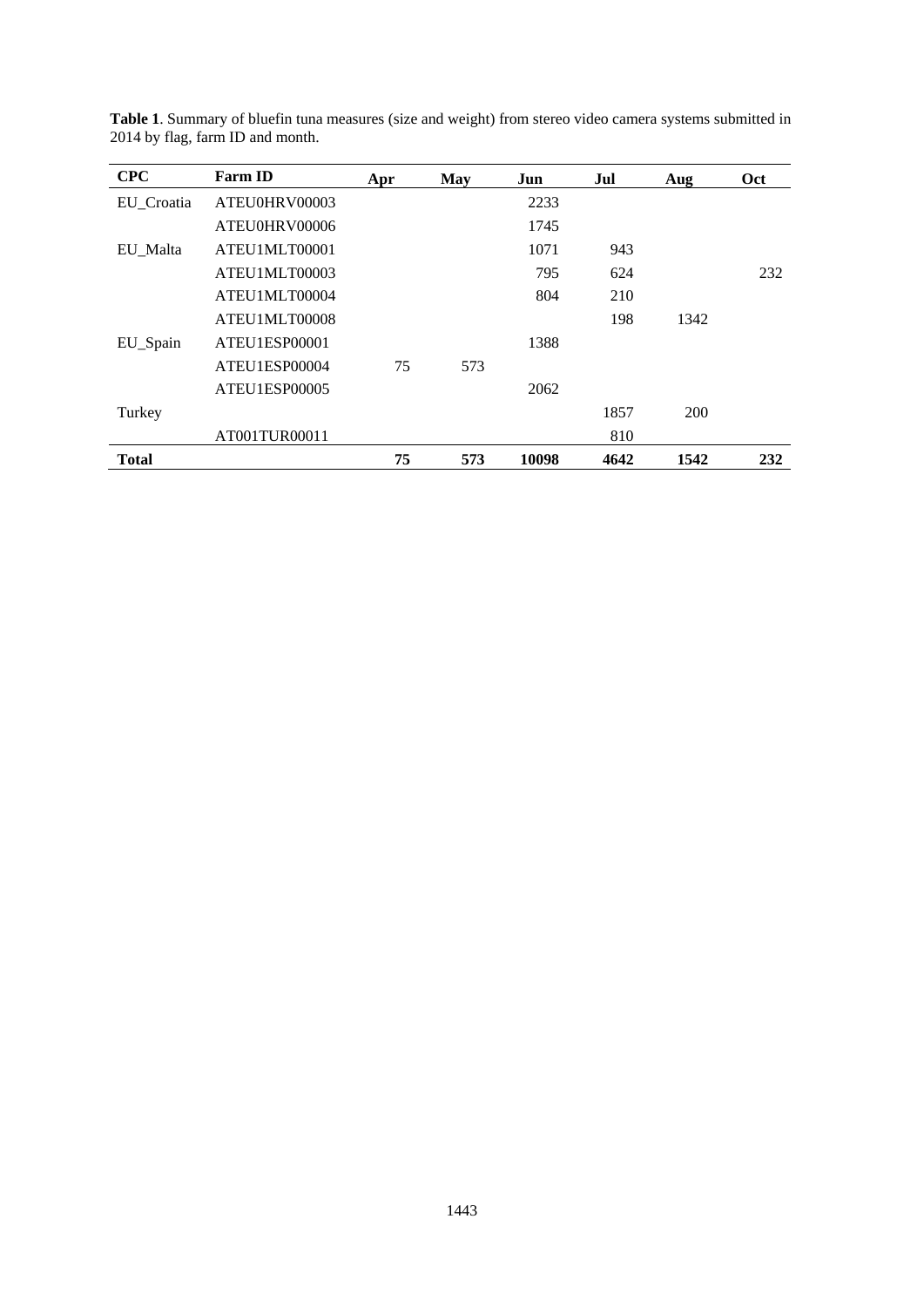

**Figure 1.** Distribution of size measures from stereo video systems by Flag, Farm ID and month.



**Figure 2.** Overall size (left) and weight (right) distribution from stereo video data 2014.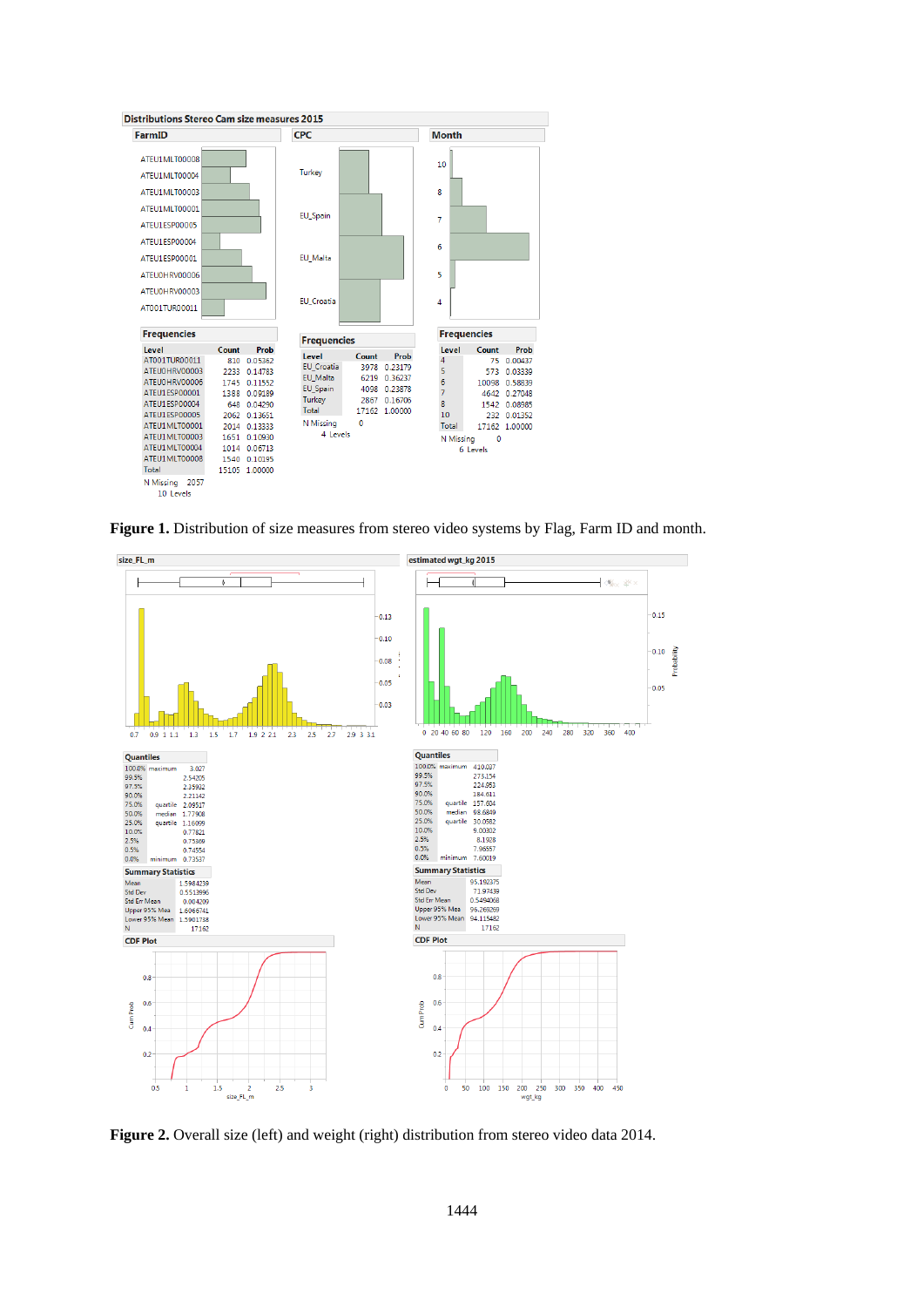

**Figure 3.** Scatter plot of weight at size from the stereo video data by flag for 2014.



**Figure 4**. Cumulative and density size distributions of catch at size from the stereo video for bluefin tuna by flag 2014.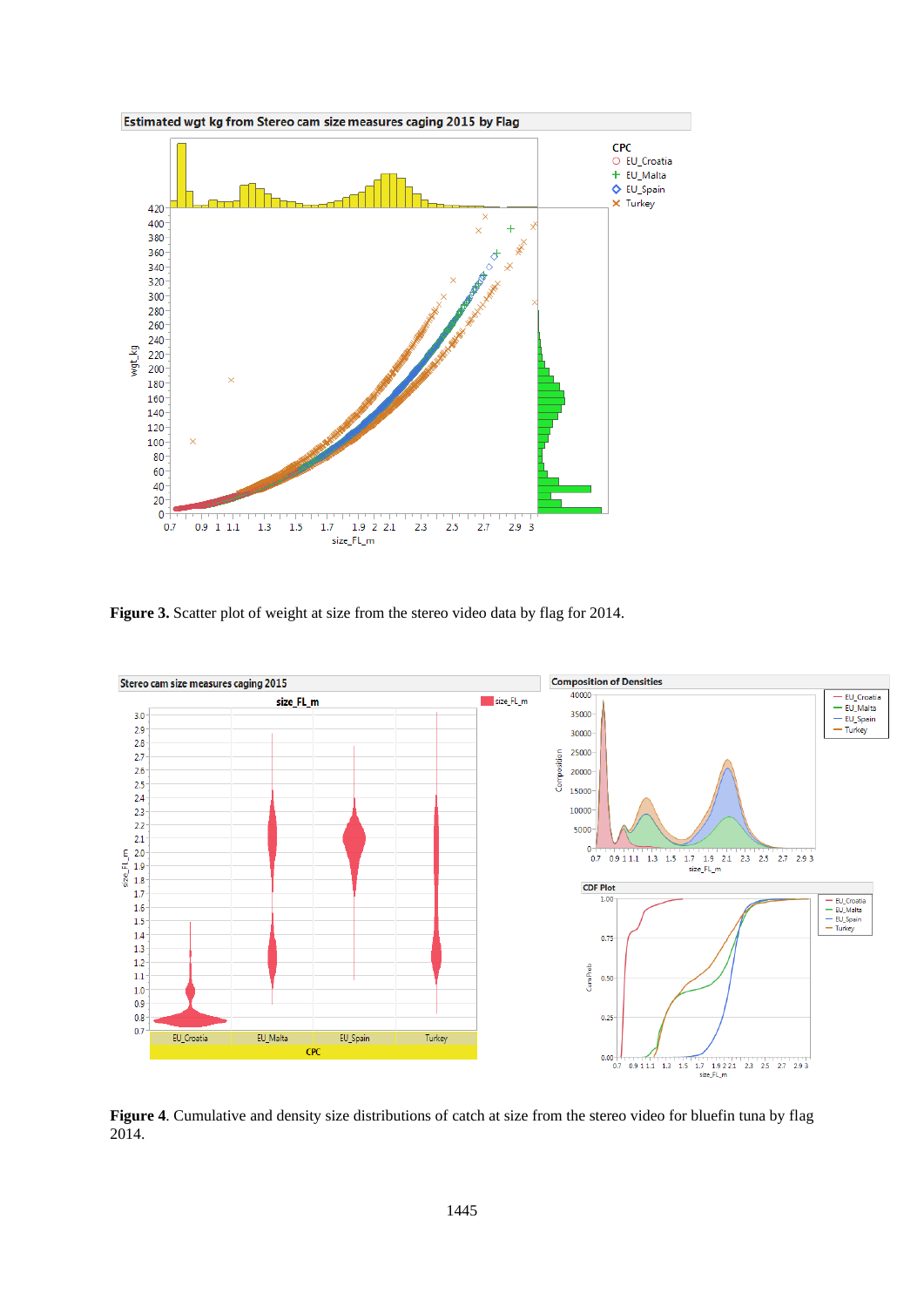

**Figure 5.** Cumulative and density size distributions of catch at size from the stereo video for bluefin tuna by month in 2014.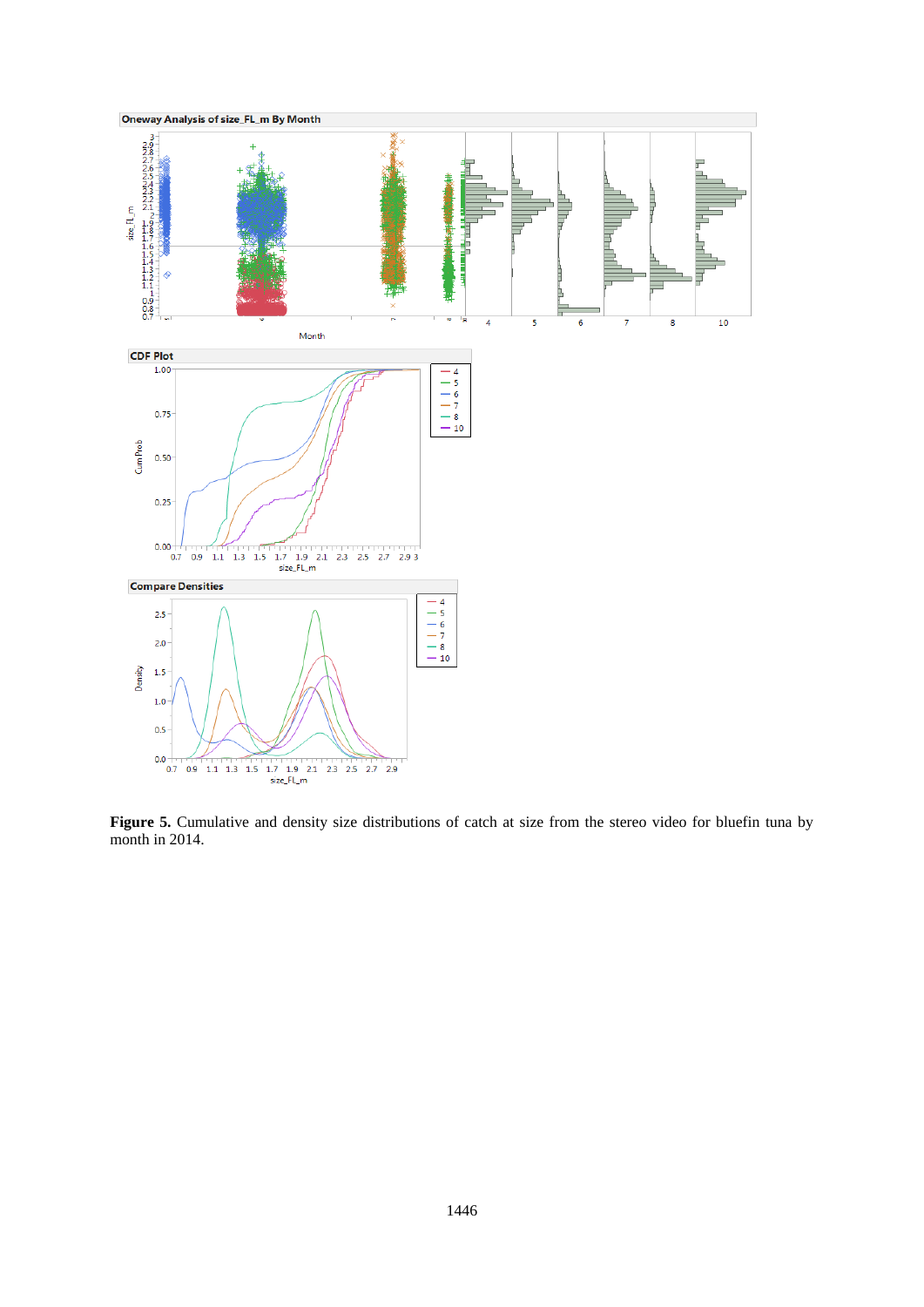

**Figure 6.** Comparison of cumulative (left) and density (left) size frequency distribution of catch at size for eastern bluefin tuna destined to farming operations by flag. The Harvest line represent estimated size at catch from the size at harvest reports (2010-2013 average) while the Stereo line correspond to size data from the stereo video camera systems and size data from 2014 caging operations.